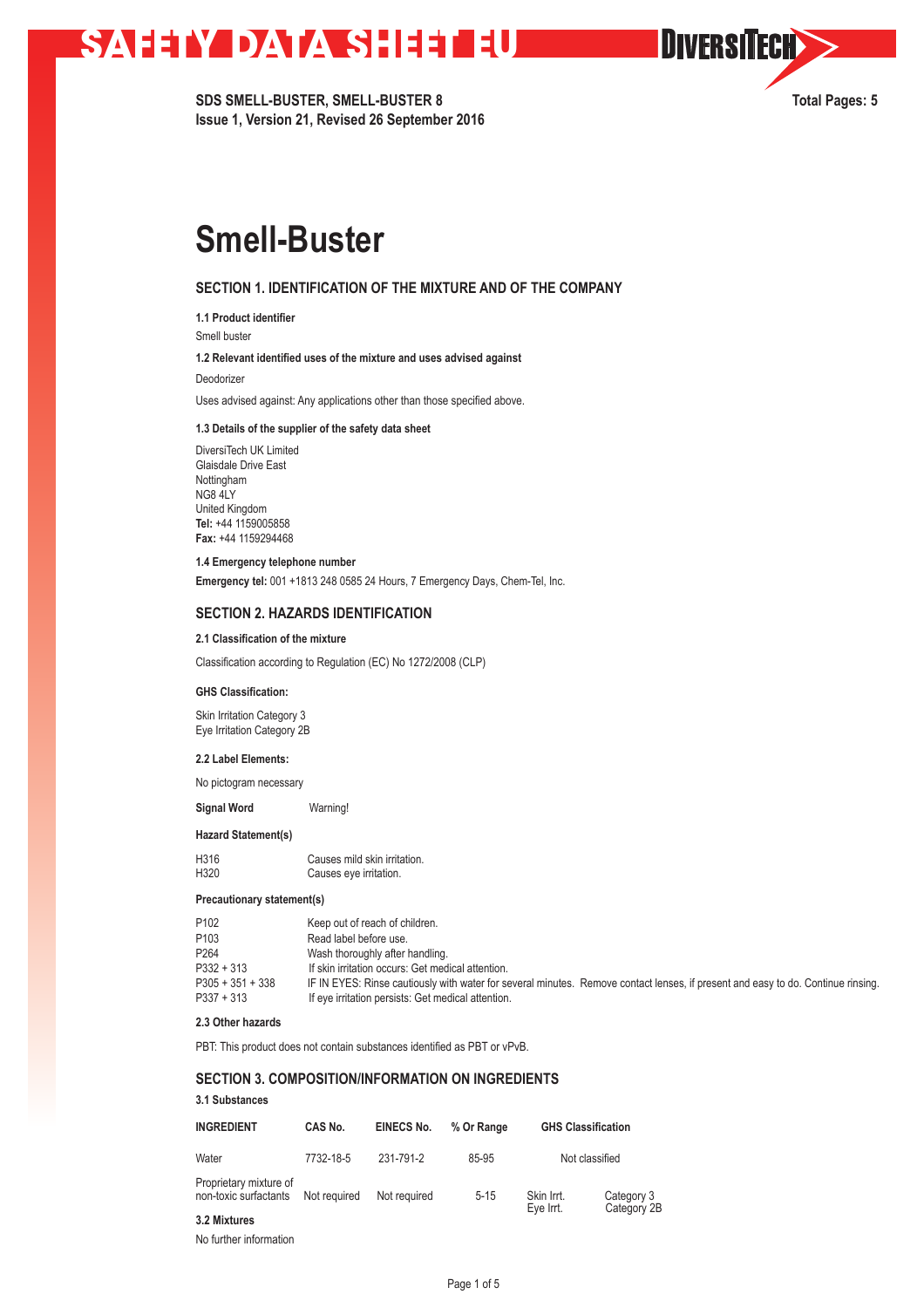# **SAFETY DATA SHEET EU**

# **Smell-Buster**

## **SECTION 4. FIRST AID MEASURES**

#### **4.1. Description of first aid measures**

**Skin Contact:** Wash hands and affected skin with soap and water. If skin irritation occurs: Get medical attention. **Eye Contact:** Rinse cautiously with water for several minutes. Remove contact lenses, if present and easy to do. Continue rinsing. If eye irritation persists: Get medical attention.

**DIVERSITECH>>** 

**Ingestion:** Rinse mouth. Do NOT induce vomiting. If symptoms develop, obtain medical attention. **Inhalation:** Remove person to fresh air. If unconscious or if breathing does not return to normal within a few minutes, contact a physician immediately. Not expected to be a threat.

#### **4.2 Most important symptoms and effects, both acute and delayed**

May cause temporary eye irritation. Swallowing may cause temporary discomfort, nausea, vomiting and diarrhoea.

#### **4.3 Indication of any immediate attention and special treatment needed**

No immediate special treatment required.

## **SECTION 5. FIREFIGHTING MEASURES**

#### **5.1 Extinguishing media**

Suitable extinguishing media for the surrounding fire should be used.

**5.2 Special hazards arising from the substance or mixture**

Will not explode.

#### **5.3 Advice for fire-fighters**

Wear self-contained breathing apparatus. Wear protective clothing to prevent contact with skin and eyes.

## **SECTION 6. ACCIDENTAL RELEASE MEASURES**

#### **6.1 Personal precautions, protective equipment and emergency procedures**

Refer to section 8 of SDS for personal protection details.

#### **6.2 Environmental precautions**

Do not discharge into drains or rivers.

#### **6.3 Methods and material for containment and cleaning up**

Uncontaminated product may be recovered and used as directed. Product contaminated with hazardous material should be dealt with on the basis of the hazardous component(s).

#### **6.4 Reference to other sections**

Please refer to Section 8 for details on protective wear. Refer to section 13 of SDS for suitable method of disposal.

## **SECTION 7. HANDLING AND STORAGE**

**7.1 Precautions for safe handling**

Wash hands after handling.

#### **7.2 Condition for safe storage, including any incompatibilities**

Protect from physical damage. Store in cool, well ventilated area. Keep away from sources of ignition. Keep away from moisture. Keep away from strong oxidisers.

**7.3 Specific end use(s)**

Deodorizer Industrial section specific solution: None.

## **SECTION 8. EXPOSURE CONTROLS/PERSONAL PROTECTION**

#### **8.1 Control parameters**

Not relevant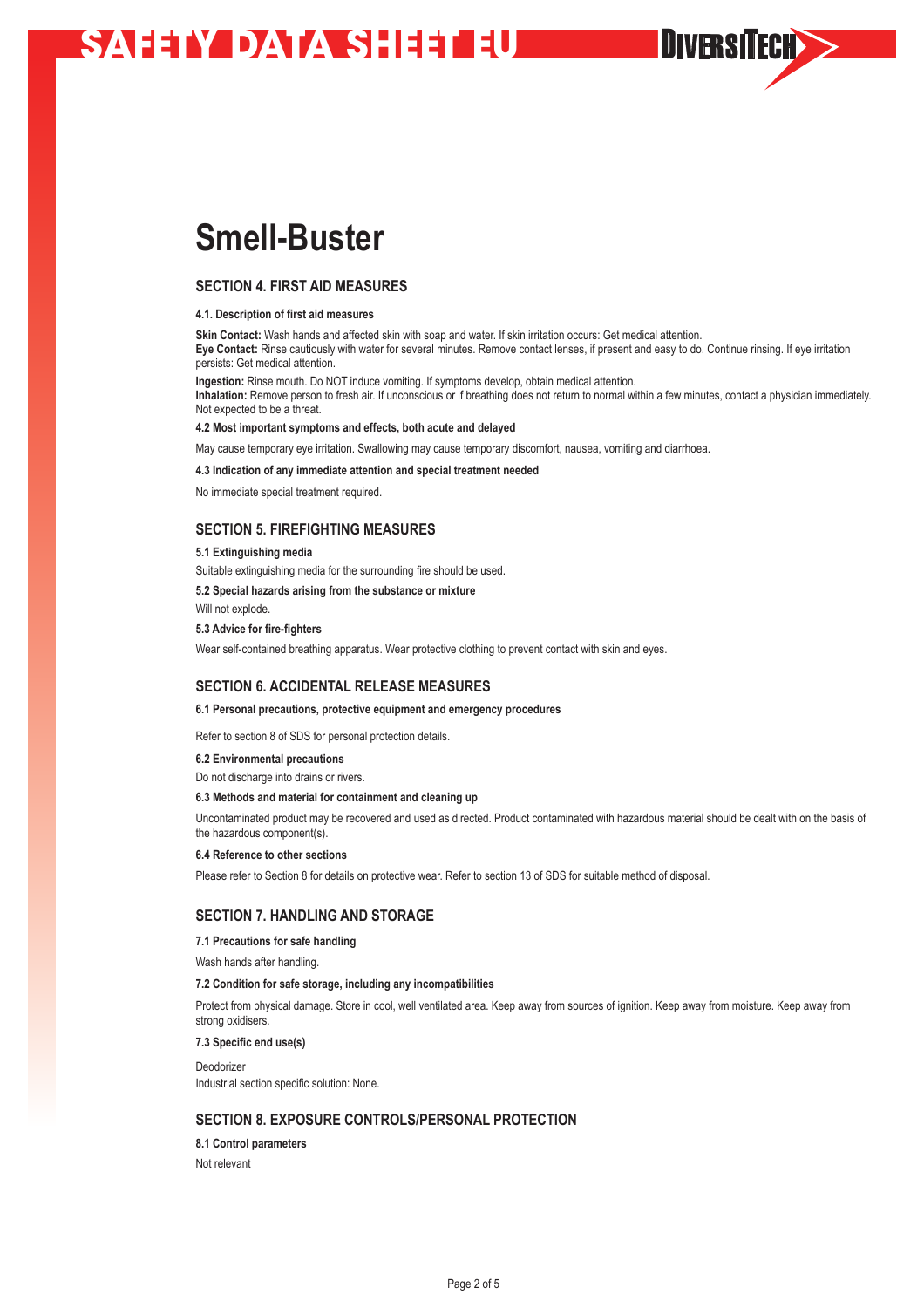# **SAHAY DATA SHEETHE**

# **Smell Buster**

## **SECTION 8. EXPOSURE CONTROLS/PERSONAL PROTECTION (cont.)**

**8.2 Exposure controls**

A system of local and/or general exhaust is recommended to maintain fresh air.

**Eye/Face Protection:** Not required during normal use.

**Skin protection:** 

*Hand protection:* Use impermeable gloves to minimise prolonged skin contact. Wash hands after handling this material and before eating or smoking.

**DIVERSITECH>>** 

**Other:** Not required during normal use. **Respiratory protection:** Not required during normal use. **Thermal hazards:** Not relevant.

## **SECTION 9. PHYSICAL AND CHEMICAL PROPERTIES**

**9.1 Information on basic physical and chemical properties**

| Appearance:                             | Waxy Blue Solid      |
|-----------------------------------------|----------------------|
| Odor:                                   | Floral               |
| Odor Threshold:                         | No data available    |
| pH:                                     | $7.5 - 8.5$          |
| <b>Melting Point/Freezing Point:</b>    | $52^{\circ}$ C       |
| <b>Boiling Point and boiling range:</b> | $121^{\circ}$ C      |
| Flash Point:                            | Not available        |
| <b>Evaporation Rate (Water = 1):</b>    | >1                   |
| <b>Flammable Limits:</b>                | Not available        |
| Vapor pressure:                         | Not available        |
| <b>Vapor Density:</b>                   | Not available        |
| Solubility:                             | Dispersible in water |
| <b>Relative Density:</b>                | 1.04                 |
| Partition Coefficient: N-Octanol/water: | Not available        |
| Auto-ignition temperature:              | Not available        |
| <b>Decomposition temperature:</b>       | Not available        |
| Viscosity:                              | Not available        |
| <b>Explosive properties:</b>            | Not available        |
| Oxidising properties:                   | Not available        |
|                                         |                      |

**9.2 Other information**

No further details.

# **SECTION 10. STABILITY AND REACTIVITY**

### **10.1 Reactivity**

Stable under normal conditions.

**10.2 Chemical stability** Stable under normal conditions.

**10.3 Possibility of hazardous reactions** 

In combustion emits toxic fumes of carbon dioxide / carbon monoxide. During combustion other unidentified fragments may be emitted.

**10.4 Conditions to avoid**

Heat. Incompatibles.

**10.5 Incompatible materials**

Strong oxidising agents.

**10.6 Hazardous decomposition products**

In combustion emits toxic fumes of carbon dioxide / carbon monoxide. During combustion other unidentified fragments may be emitted.

# **SECTION 11. TOXICOLOGICAL INFORMATION**

**11.1 Information on toxicological effects Potential health effects:**

**11.1.1 Acute Toxicity:** No acute toxic effects expected with this product.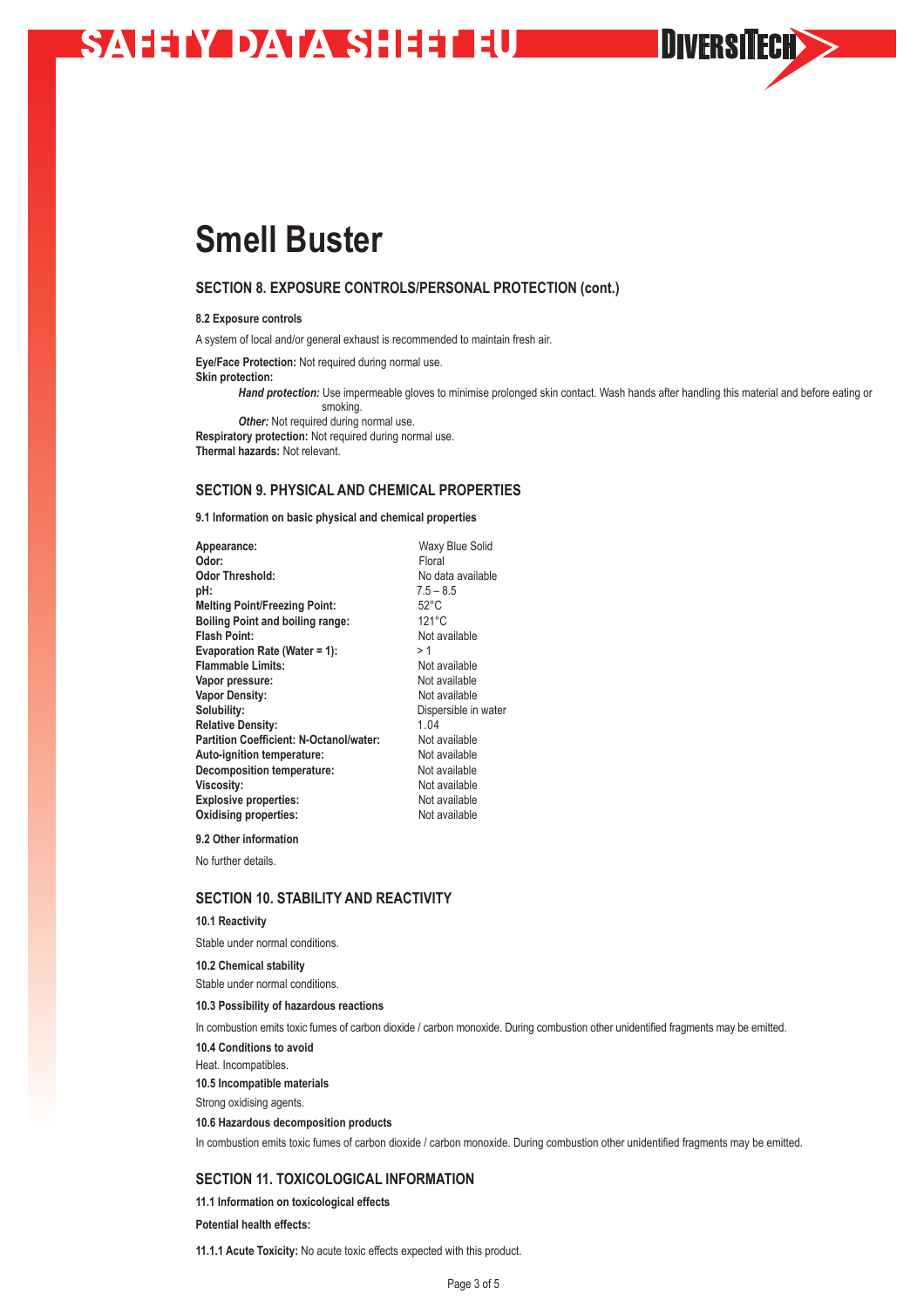# **SAHAY DATA SHEETHE**

# **Smell-Buster**

## **SECTION 11. TOXICOLOGICAL INFORMATION (cont.)**

**11.1.2 Irritation:** Contact with skin may cause irritation in sensitive individuals. Eye contact causes irritation. Swallowing may cause temporary discomfort, nausea, vomiting and diarrhoea.

**DIVERSITECH>>** 

**11.1.3 Corrosive:** Not expected to be corrosive.

**11.1.4 Sensitisation:** Not expected to be a sensitizer.

- **11.1.5 Repeated dose toxicity:** Not expected to be of concern.
- **11.1.6 Carcinogenicity:** Not carcinogenic.

**11.1.7 Mutagenicity:** Not expected to be mutagenic.

**11.1.8 Toxicity for reproduction:** Not expected to be toxic for reproduction.

**11.1.9 Route of exposure:** Skin contact.

**11.1.10 Symptoms related to the physical, chemical and toxicological characteristics:** Contact with eyes and skin may cause irritation. Swallowing may cause temporary discomfort, nausea, vomiting and diarrhoea.

## **SECTION 12. ECOLOGICAL INFORMATION**

**12.1 Toxicity**

No data available.

**12.2 Persistence and degradability**

No data available.

**12.3 Bioaccumulative potential**

No data available.

**12.4 Mobility in soil**

No data available.

**12.5 Results of PBT and Vpvb Assessment**

This substance is not identified as a PBT substance.

**12.6 Other adverse effects**

No further details.

## **SECTION 13. DISPOSAL CONSIDERATIONS**

### **13.1 Waste treatment methods**

**Disposal operations -** Whatever cannot be saved for recovery or recycling should be managed in an appropriate and approved waste facility. Processing, use or contamination of this product may change waste management options.

**Disposal of packaging -** Whatever cannot be saved for recovery or recycling should be managed in an appropriate and approved waste facility. Please follow all local, regional, national and international laws.

# **SECTION 14. TRANSPORT INFORMATION**

**14.1 UN number** Not applicable **14.2 UN proper shipping name** Not applicable **14.3 Transport hazard class(es)** Not applicable **14.4 Packing group** Not applicable **14.5 Environmental hazards** Not Environmentally Hazardous Substance or Marine Pollutant. **14.6 Special precautions for user** Not applicable

**14.7 Transport in bulk according to Annex II of MARPOL73/78 and the IBC Code** Not applicable.